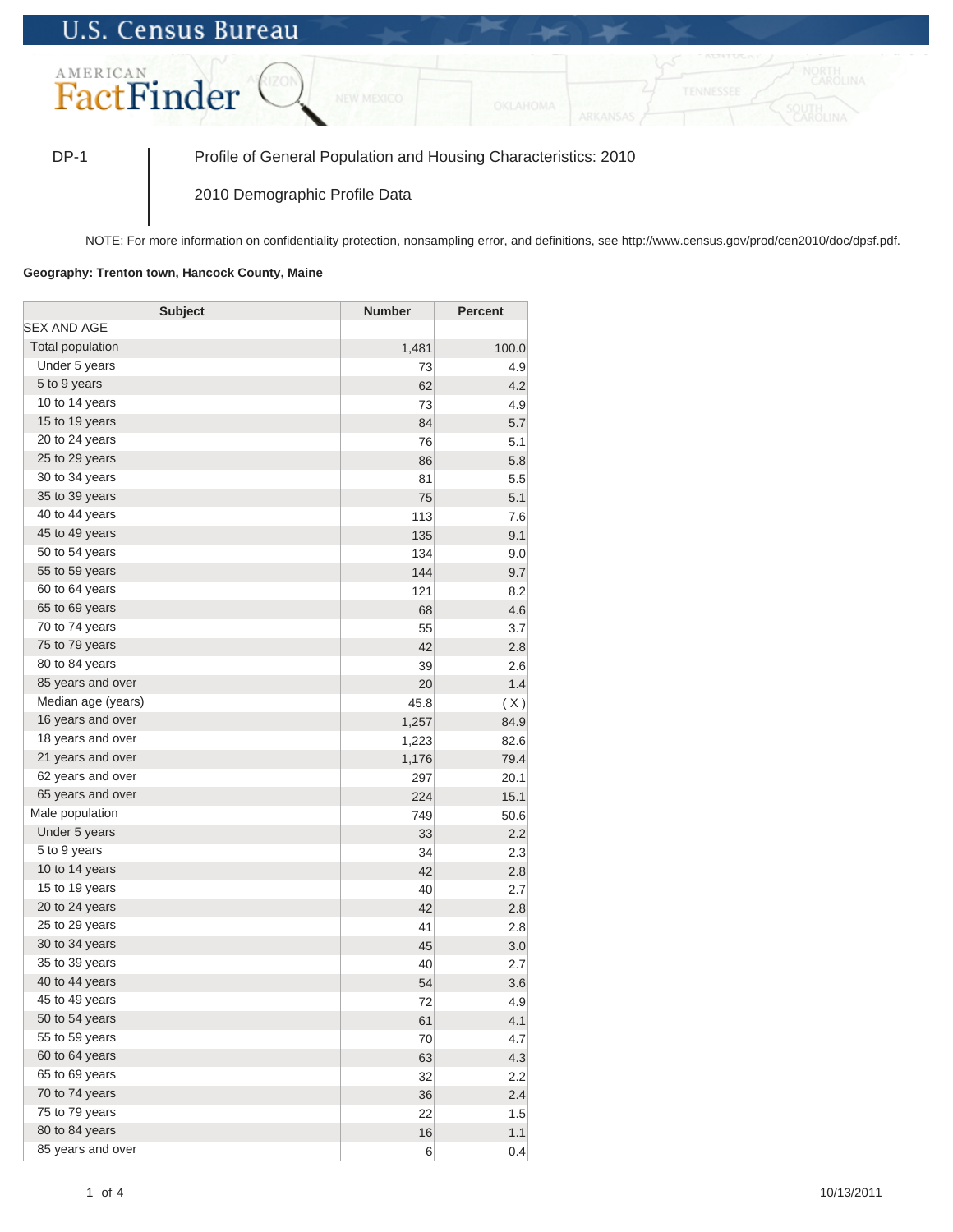| <b>Subject</b>                                      | <b>Number</b> | <b>Percent</b> |
|-----------------------------------------------------|---------------|----------------|
| Median age (years)                                  | 45.3          | (X)            |
| 16 years and over                                   | 633           | 42.7           |
| 18 years and over                                   | 620           | 41.9           |
| 21 years and over                                   | 592           | 40.0           |
| 62 years and over                                   | 148           | 10.0           |
| 65 years and over                                   | 112           | 7.6            |
| Female population                                   | 732           | 49.4           |
| Under 5 years                                       | 40            | 2.7            |
| 5 to 9 years                                        | 28            | 1.9            |
| 10 to 14 years                                      | 31            | 2.1            |
| 15 to 19 years                                      | 44            | 3.0            |
| 20 to 24 years                                      | 34            | 2.3            |
| 25 to 29 years                                      | 45            | 3.0            |
| 30 to 34 years                                      | 36            | 2.4            |
| 35 to 39 years                                      | 35            | 2.4            |
| 40 to 44 years                                      | 59            | 4.0            |
| 45 to 49 years                                      | 63            | 4.3            |
| 50 to 54 years                                      | 73            | 4.9            |
| 55 to 59 years                                      | 74            | 5.0            |
| 60 to 64 years                                      | 58            | 3.9            |
| 65 to 69 years                                      | 36            | 2.4            |
| 70 to 74 years                                      | 19            | 1.3            |
| 75 to 79 years                                      | 20            | 1.4            |
| 80 to 84 years                                      | 23            | 1.6            |
| 85 years and over                                   | 14            | 0.9            |
| Median age (years)                                  | 46.4          | (X)            |
| 16 years and over                                   | 624           | 42.1           |
| 18 years and over                                   | 603           | 40.7           |
| 21 years and over                                   | 584           | 39.4           |
| 62 years and over                                   | 149           | 10.1           |
| 65 years and over                                   | 112           | 7.6            |
| <b>RACE</b>                                         |               |                |
| <b>Total population</b>                             | 1,481         | 100.0          |
| One Race                                            | 1,450         | 97.9           |
| White                                               | 1,411         | 95.3           |
| <b>Black or African American</b>                    | 6             | 0.4            |
| American Indian and Alaska Native                   | 24            | 1.6            |
| Asian                                               | 6             | 0.4            |
| Asian Indian                                        | 1             | 0.1            |
| Chinese                                             | 2             | 0.1            |
| Filipino                                            | 2             | 0.1            |
| Japanese                                            | 0             | 0.0            |
| Korean                                              | 0             | 0.0            |
| Vietnamese                                          | 0             | 0.0            |
| Other Asian [1]                                     | 1             | 0.1            |
| Native Hawaiian and Other Pacific Islander          | 0             | 0.0            |
| Native Hawaiian                                     | 0             | 0.0            |
| Guamanian or Chamorro                               | 0             | 0.0            |
| Samoan                                              | 0             | 0.0            |
| Other Pacific Islander [2]                          | 0             | 0.0            |
| Some Other Race                                     | 3             | 0.2            |
| Two or More Races                                   | 31            | 2.1            |
| White; American Indian and Alaska Native [3]        | 19            | 1.3            |
| White; Asian [3]                                    | 3             | 0.2            |
| White; Black or African American [3]                | 1             |                |
| White; Some Other Race [3]                          |               | 0.1            |
| Race alone or in combination with one or more other | 3             | 0.2            |
| races: [4]                                          |               |                |
| White                                               | 1,440         | 97.2           |
| <b>Black or African American</b>                    | 11            | 0.7            |
| American Indian and Alaska Native                   | 47            | 3.2            |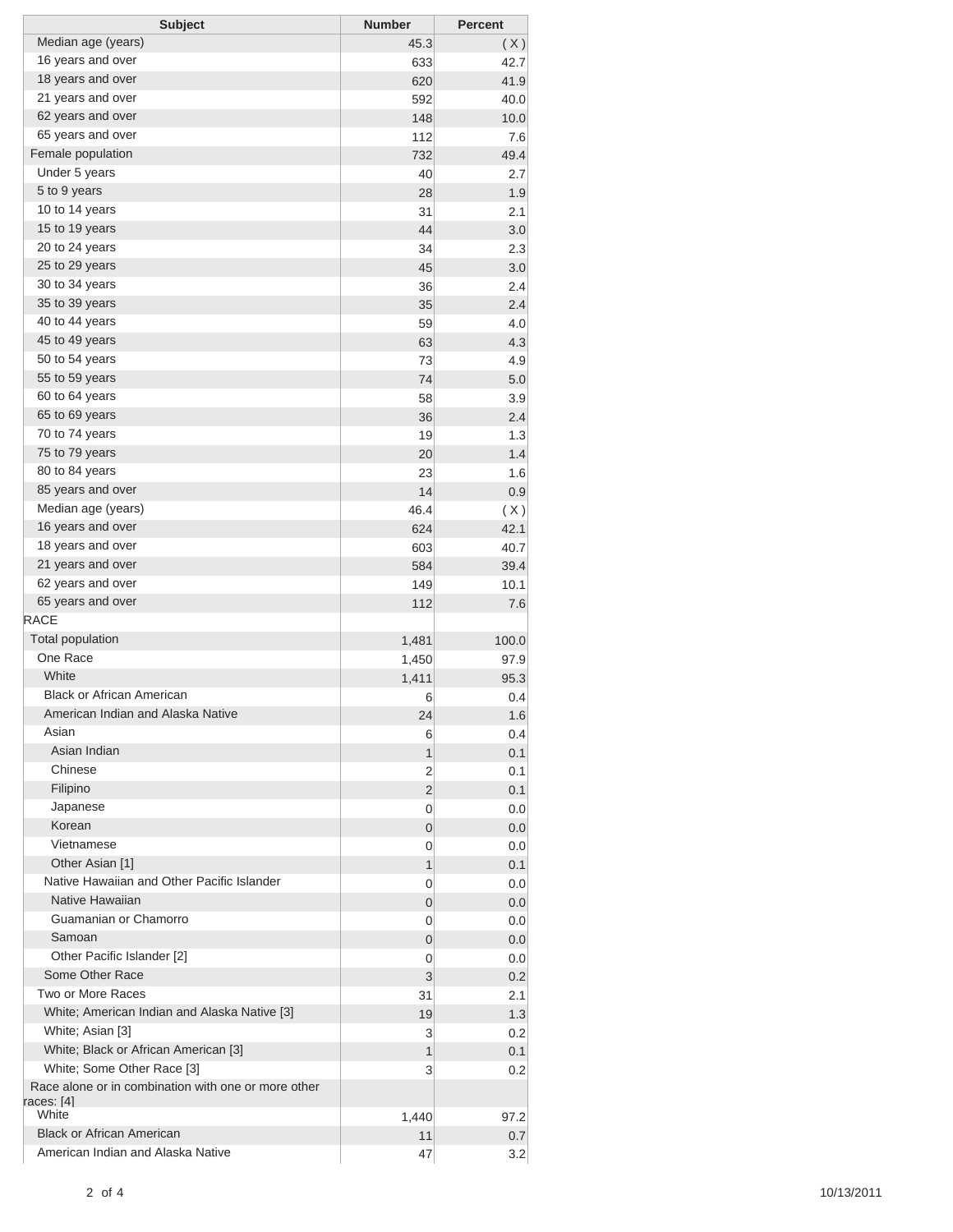| Asian<br>11<br>0.7<br>Native Hawaiian and Other Pacific Islander<br>0.1<br>1<br>Some Other Race<br>6<br>0.4<br><b>HISPANIC OR LATINO</b><br><b>Total population</b><br>1,481<br>100.0<br>Hispanic or Latino (of any race)<br>1.5<br>22<br>Mexican<br>13<br>0.9<br>Puerto Rican<br>0.0<br>0<br>Cuban<br>0.3<br>4<br>Other Hispanic or Latino [5]<br>5<br>0.3<br>Not Hispanic or Latino<br>1,459<br>98.5<br>HISPANIC OR LATINO AND RACE<br><b>Total population</b><br>1,481<br>100.0<br>Hispanic or Latino<br>1.5<br>22<br>White alone<br>11<br>0.7<br>Black or African American alone<br>2<br>0.1<br>American Indian and Alaska Native alone<br>6<br>0.4<br>Asian alone<br>1<br>0.1<br>Native Hawaiian and Other Pacific Islander alone<br>$\overline{0}$<br>0.0<br>Some Other Race alone<br>1<br>0.1<br>Two or More Races<br>1<br>0.1<br>Not Hispanic or Latino<br>1,459<br>98.5<br>White alone<br>94.5<br>1,400<br>Black or African American alone<br>0.3<br>4<br>American Indian and Alaska Native alone<br>1.2<br>18<br>Asian alone<br>5<br>0.3<br>Native Hawaiian and Other Pacific Islander alone<br>$\overline{0}$<br>0.0<br>Some Other Race alone<br>2<br>0.1<br>Two or More Races<br>30<br>2.0<br><b>RELATIONSHIP</b><br>Total population<br>1,481<br>100.0<br>In households<br>100.0<br>1,481<br>Householder<br>44.8<br>663<br>Spouse [6]<br>310<br>20.9<br>Child<br>340<br>23.0<br>Own child under 18 years<br>236<br>15.9<br>Other relatives<br>53<br>3.6<br>Under 18 years<br>1.3<br>19<br>65 years and over<br>11<br>0.7<br><b>Nonrelatives</b><br>115<br>7.8<br>Under 18 years<br>$\mathbf{3}$<br>0.2<br>65 years and over<br>5<br>0.3<br>Unmarried partner<br>61<br>4.1<br>In group quarters<br>0.0<br>0<br>Institutionalized population<br>0.0<br>0<br>Male<br>0.0<br>0<br>Female<br>0.0<br>0<br>Noninstitutionalized population<br>0.0<br>0<br>Male<br>0.0<br>0<br>Female<br>0.0<br>0<br><b>HOUSEHOLDS BY TYPE</b><br>Total households<br>663<br>100.0<br>Family households (families) [7]<br>409<br>61.7<br>With own children under 18 years<br>142<br>21.4<br>Husband-wife family<br>310<br>46.8<br>With own children under 18 years<br>12.4<br>82<br>Male householder, no wife present<br>44<br>6.6<br>With own children under 18 years<br>25<br>3.8<br>Female householder, no husband present<br>55<br>8.3 | <b>Subject</b>                   | <b>Number</b> | <b>Percent</b> |
|---------------------------------------------------------------------------------------------------------------------------------------------------------------------------------------------------------------------------------------------------------------------------------------------------------------------------------------------------------------------------------------------------------------------------------------------------------------------------------------------------------------------------------------------------------------------------------------------------------------------------------------------------------------------------------------------------------------------------------------------------------------------------------------------------------------------------------------------------------------------------------------------------------------------------------------------------------------------------------------------------------------------------------------------------------------------------------------------------------------------------------------------------------------------------------------------------------------------------------------------------------------------------------------------------------------------------------------------------------------------------------------------------------------------------------------------------------------------------------------------------------------------------------------------------------------------------------------------------------------------------------------------------------------------------------------------------------------------------------------------------------------------------------------------------------------------------------------------------------------------------------------------------------------------------------------------------------------------------------------------------------------------------------------------------------------------------------------------------------------------------------------------------------------------------------------------------------------------------------------------------------------------------------------------------------------------------------|----------------------------------|---------------|----------------|
|                                                                                                                                                                                                                                                                                                                                                                                                                                                                                                                                                                                                                                                                                                                                                                                                                                                                                                                                                                                                                                                                                                                                                                                                                                                                                                                                                                                                                                                                                                                                                                                                                                                                                                                                                                                                                                                                                                                                                                                                                                                                                                                                                                                                                                                                                                                                 |                                  |               |                |
|                                                                                                                                                                                                                                                                                                                                                                                                                                                                                                                                                                                                                                                                                                                                                                                                                                                                                                                                                                                                                                                                                                                                                                                                                                                                                                                                                                                                                                                                                                                                                                                                                                                                                                                                                                                                                                                                                                                                                                                                                                                                                                                                                                                                                                                                                                                                 |                                  |               |                |
|                                                                                                                                                                                                                                                                                                                                                                                                                                                                                                                                                                                                                                                                                                                                                                                                                                                                                                                                                                                                                                                                                                                                                                                                                                                                                                                                                                                                                                                                                                                                                                                                                                                                                                                                                                                                                                                                                                                                                                                                                                                                                                                                                                                                                                                                                                                                 |                                  |               |                |
|                                                                                                                                                                                                                                                                                                                                                                                                                                                                                                                                                                                                                                                                                                                                                                                                                                                                                                                                                                                                                                                                                                                                                                                                                                                                                                                                                                                                                                                                                                                                                                                                                                                                                                                                                                                                                                                                                                                                                                                                                                                                                                                                                                                                                                                                                                                                 |                                  |               |                |
|                                                                                                                                                                                                                                                                                                                                                                                                                                                                                                                                                                                                                                                                                                                                                                                                                                                                                                                                                                                                                                                                                                                                                                                                                                                                                                                                                                                                                                                                                                                                                                                                                                                                                                                                                                                                                                                                                                                                                                                                                                                                                                                                                                                                                                                                                                                                 |                                  |               |                |
|                                                                                                                                                                                                                                                                                                                                                                                                                                                                                                                                                                                                                                                                                                                                                                                                                                                                                                                                                                                                                                                                                                                                                                                                                                                                                                                                                                                                                                                                                                                                                                                                                                                                                                                                                                                                                                                                                                                                                                                                                                                                                                                                                                                                                                                                                                                                 |                                  |               |                |
|                                                                                                                                                                                                                                                                                                                                                                                                                                                                                                                                                                                                                                                                                                                                                                                                                                                                                                                                                                                                                                                                                                                                                                                                                                                                                                                                                                                                                                                                                                                                                                                                                                                                                                                                                                                                                                                                                                                                                                                                                                                                                                                                                                                                                                                                                                                                 |                                  |               |                |
|                                                                                                                                                                                                                                                                                                                                                                                                                                                                                                                                                                                                                                                                                                                                                                                                                                                                                                                                                                                                                                                                                                                                                                                                                                                                                                                                                                                                                                                                                                                                                                                                                                                                                                                                                                                                                                                                                                                                                                                                                                                                                                                                                                                                                                                                                                                                 |                                  |               |                |
|                                                                                                                                                                                                                                                                                                                                                                                                                                                                                                                                                                                                                                                                                                                                                                                                                                                                                                                                                                                                                                                                                                                                                                                                                                                                                                                                                                                                                                                                                                                                                                                                                                                                                                                                                                                                                                                                                                                                                                                                                                                                                                                                                                                                                                                                                                                                 |                                  |               |                |
|                                                                                                                                                                                                                                                                                                                                                                                                                                                                                                                                                                                                                                                                                                                                                                                                                                                                                                                                                                                                                                                                                                                                                                                                                                                                                                                                                                                                                                                                                                                                                                                                                                                                                                                                                                                                                                                                                                                                                                                                                                                                                                                                                                                                                                                                                                                                 |                                  |               |                |
|                                                                                                                                                                                                                                                                                                                                                                                                                                                                                                                                                                                                                                                                                                                                                                                                                                                                                                                                                                                                                                                                                                                                                                                                                                                                                                                                                                                                                                                                                                                                                                                                                                                                                                                                                                                                                                                                                                                                                                                                                                                                                                                                                                                                                                                                                                                                 |                                  |               |                |
|                                                                                                                                                                                                                                                                                                                                                                                                                                                                                                                                                                                                                                                                                                                                                                                                                                                                                                                                                                                                                                                                                                                                                                                                                                                                                                                                                                                                                                                                                                                                                                                                                                                                                                                                                                                                                                                                                                                                                                                                                                                                                                                                                                                                                                                                                                                                 |                                  |               |                |
|                                                                                                                                                                                                                                                                                                                                                                                                                                                                                                                                                                                                                                                                                                                                                                                                                                                                                                                                                                                                                                                                                                                                                                                                                                                                                                                                                                                                                                                                                                                                                                                                                                                                                                                                                                                                                                                                                                                                                                                                                                                                                                                                                                                                                                                                                                                                 |                                  |               |                |
|                                                                                                                                                                                                                                                                                                                                                                                                                                                                                                                                                                                                                                                                                                                                                                                                                                                                                                                                                                                                                                                                                                                                                                                                                                                                                                                                                                                                                                                                                                                                                                                                                                                                                                                                                                                                                                                                                                                                                                                                                                                                                                                                                                                                                                                                                                                                 |                                  |               |                |
|                                                                                                                                                                                                                                                                                                                                                                                                                                                                                                                                                                                                                                                                                                                                                                                                                                                                                                                                                                                                                                                                                                                                                                                                                                                                                                                                                                                                                                                                                                                                                                                                                                                                                                                                                                                                                                                                                                                                                                                                                                                                                                                                                                                                                                                                                                                                 |                                  |               |                |
|                                                                                                                                                                                                                                                                                                                                                                                                                                                                                                                                                                                                                                                                                                                                                                                                                                                                                                                                                                                                                                                                                                                                                                                                                                                                                                                                                                                                                                                                                                                                                                                                                                                                                                                                                                                                                                                                                                                                                                                                                                                                                                                                                                                                                                                                                                                                 |                                  |               |                |
|                                                                                                                                                                                                                                                                                                                                                                                                                                                                                                                                                                                                                                                                                                                                                                                                                                                                                                                                                                                                                                                                                                                                                                                                                                                                                                                                                                                                                                                                                                                                                                                                                                                                                                                                                                                                                                                                                                                                                                                                                                                                                                                                                                                                                                                                                                                                 |                                  |               |                |
|                                                                                                                                                                                                                                                                                                                                                                                                                                                                                                                                                                                                                                                                                                                                                                                                                                                                                                                                                                                                                                                                                                                                                                                                                                                                                                                                                                                                                                                                                                                                                                                                                                                                                                                                                                                                                                                                                                                                                                                                                                                                                                                                                                                                                                                                                                                                 |                                  |               |                |
|                                                                                                                                                                                                                                                                                                                                                                                                                                                                                                                                                                                                                                                                                                                                                                                                                                                                                                                                                                                                                                                                                                                                                                                                                                                                                                                                                                                                                                                                                                                                                                                                                                                                                                                                                                                                                                                                                                                                                                                                                                                                                                                                                                                                                                                                                                                                 |                                  |               |                |
|                                                                                                                                                                                                                                                                                                                                                                                                                                                                                                                                                                                                                                                                                                                                                                                                                                                                                                                                                                                                                                                                                                                                                                                                                                                                                                                                                                                                                                                                                                                                                                                                                                                                                                                                                                                                                                                                                                                                                                                                                                                                                                                                                                                                                                                                                                                                 |                                  |               |                |
|                                                                                                                                                                                                                                                                                                                                                                                                                                                                                                                                                                                                                                                                                                                                                                                                                                                                                                                                                                                                                                                                                                                                                                                                                                                                                                                                                                                                                                                                                                                                                                                                                                                                                                                                                                                                                                                                                                                                                                                                                                                                                                                                                                                                                                                                                                                                 |                                  |               |                |
|                                                                                                                                                                                                                                                                                                                                                                                                                                                                                                                                                                                                                                                                                                                                                                                                                                                                                                                                                                                                                                                                                                                                                                                                                                                                                                                                                                                                                                                                                                                                                                                                                                                                                                                                                                                                                                                                                                                                                                                                                                                                                                                                                                                                                                                                                                                                 |                                  |               |                |
|                                                                                                                                                                                                                                                                                                                                                                                                                                                                                                                                                                                                                                                                                                                                                                                                                                                                                                                                                                                                                                                                                                                                                                                                                                                                                                                                                                                                                                                                                                                                                                                                                                                                                                                                                                                                                                                                                                                                                                                                                                                                                                                                                                                                                                                                                                                                 |                                  |               |                |
|                                                                                                                                                                                                                                                                                                                                                                                                                                                                                                                                                                                                                                                                                                                                                                                                                                                                                                                                                                                                                                                                                                                                                                                                                                                                                                                                                                                                                                                                                                                                                                                                                                                                                                                                                                                                                                                                                                                                                                                                                                                                                                                                                                                                                                                                                                                                 |                                  |               |                |
|                                                                                                                                                                                                                                                                                                                                                                                                                                                                                                                                                                                                                                                                                                                                                                                                                                                                                                                                                                                                                                                                                                                                                                                                                                                                                                                                                                                                                                                                                                                                                                                                                                                                                                                                                                                                                                                                                                                                                                                                                                                                                                                                                                                                                                                                                                                                 |                                  |               |                |
|                                                                                                                                                                                                                                                                                                                                                                                                                                                                                                                                                                                                                                                                                                                                                                                                                                                                                                                                                                                                                                                                                                                                                                                                                                                                                                                                                                                                                                                                                                                                                                                                                                                                                                                                                                                                                                                                                                                                                                                                                                                                                                                                                                                                                                                                                                                                 |                                  |               |                |
|                                                                                                                                                                                                                                                                                                                                                                                                                                                                                                                                                                                                                                                                                                                                                                                                                                                                                                                                                                                                                                                                                                                                                                                                                                                                                                                                                                                                                                                                                                                                                                                                                                                                                                                                                                                                                                                                                                                                                                                                                                                                                                                                                                                                                                                                                                                                 |                                  |               |                |
|                                                                                                                                                                                                                                                                                                                                                                                                                                                                                                                                                                                                                                                                                                                                                                                                                                                                                                                                                                                                                                                                                                                                                                                                                                                                                                                                                                                                                                                                                                                                                                                                                                                                                                                                                                                                                                                                                                                                                                                                                                                                                                                                                                                                                                                                                                                                 |                                  |               |                |
|                                                                                                                                                                                                                                                                                                                                                                                                                                                                                                                                                                                                                                                                                                                                                                                                                                                                                                                                                                                                                                                                                                                                                                                                                                                                                                                                                                                                                                                                                                                                                                                                                                                                                                                                                                                                                                                                                                                                                                                                                                                                                                                                                                                                                                                                                                                                 |                                  |               |                |
|                                                                                                                                                                                                                                                                                                                                                                                                                                                                                                                                                                                                                                                                                                                                                                                                                                                                                                                                                                                                                                                                                                                                                                                                                                                                                                                                                                                                                                                                                                                                                                                                                                                                                                                                                                                                                                                                                                                                                                                                                                                                                                                                                                                                                                                                                                                                 |                                  |               |                |
|                                                                                                                                                                                                                                                                                                                                                                                                                                                                                                                                                                                                                                                                                                                                                                                                                                                                                                                                                                                                                                                                                                                                                                                                                                                                                                                                                                                                                                                                                                                                                                                                                                                                                                                                                                                                                                                                                                                                                                                                                                                                                                                                                                                                                                                                                                                                 |                                  |               |                |
|                                                                                                                                                                                                                                                                                                                                                                                                                                                                                                                                                                                                                                                                                                                                                                                                                                                                                                                                                                                                                                                                                                                                                                                                                                                                                                                                                                                                                                                                                                                                                                                                                                                                                                                                                                                                                                                                                                                                                                                                                                                                                                                                                                                                                                                                                                                                 |                                  |               |                |
|                                                                                                                                                                                                                                                                                                                                                                                                                                                                                                                                                                                                                                                                                                                                                                                                                                                                                                                                                                                                                                                                                                                                                                                                                                                                                                                                                                                                                                                                                                                                                                                                                                                                                                                                                                                                                                                                                                                                                                                                                                                                                                                                                                                                                                                                                                                                 |                                  |               |                |
|                                                                                                                                                                                                                                                                                                                                                                                                                                                                                                                                                                                                                                                                                                                                                                                                                                                                                                                                                                                                                                                                                                                                                                                                                                                                                                                                                                                                                                                                                                                                                                                                                                                                                                                                                                                                                                                                                                                                                                                                                                                                                                                                                                                                                                                                                                                                 |                                  |               |                |
|                                                                                                                                                                                                                                                                                                                                                                                                                                                                                                                                                                                                                                                                                                                                                                                                                                                                                                                                                                                                                                                                                                                                                                                                                                                                                                                                                                                                                                                                                                                                                                                                                                                                                                                                                                                                                                                                                                                                                                                                                                                                                                                                                                                                                                                                                                                                 |                                  |               |                |
|                                                                                                                                                                                                                                                                                                                                                                                                                                                                                                                                                                                                                                                                                                                                                                                                                                                                                                                                                                                                                                                                                                                                                                                                                                                                                                                                                                                                                                                                                                                                                                                                                                                                                                                                                                                                                                                                                                                                                                                                                                                                                                                                                                                                                                                                                                                                 |                                  |               |                |
|                                                                                                                                                                                                                                                                                                                                                                                                                                                                                                                                                                                                                                                                                                                                                                                                                                                                                                                                                                                                                                                                                                                                                                                                                                                                                                                                                                                                                                                                                                                                                                                                                                                                                                                                                                                                                                                                                                                                                                                                                                                                                                                                                                                                                                                                                                                                 |                                  |               |                |
|                                                                                                                                                                                                                                                                                                                                                                                                                                                                                                                                                                                                                                                                                                                                                                                                                                                                                                                                                                                                                                                                                                                                                                                                                                                                                                                                                                                                                                                                                                                                                                                                                                                                                                                                                                                                                                                                                                                                                                                                                                                                                                                                                                                                                                                                                                                                 |                                  |               |                |
|                                                                                                                                                                                                                                                                                                                                                                                                                                                                                                                                                                                                                                                                                                                                                                                                                                                                                                                                                                                                                                                                                                                                                                                                                                                                                                                                                                                                                                                                                                                                                                                                                                                                                                                                                                                                                                                                                                                                                                                                                                                                                                                                                                                                                                                                                                                                 |                                  |               |                |
|                                                                                                                                                                                                                                                                                                                                                                                                                                                                                                                                                                                                                                                                                                                                                                                                                                                                                                                                                                                                                                                                                                                                                                                                                                                                                                                                                                                                                                                                                                                                                                                                                                                                                                                                                                                                                                                                                                                                                                                                                                                                                                                                                                                                                                                                                                                                 |                                  |               |                |
|                                                                                                                                                                                                                                                                                                                                                                                                                                                                                                                                                                                                                                                                                                                                                                                                                                                                                                                                                                                                                                                                                                                                                                                                                                                                                                                                                                                                                                                                                                                                                                                                                                                                                                                                                                                                                                                                                                                                                                                                                                                                                                                                                                                                                                                                                                                                 |                                  |               |                |
|                                                                                                                                                                                                                                                                                                                                                                                                                                                                                                                                                                                                                                                                                                                                                                                                                                                                                                                                                                                                                                                                                                                                                                                                                                                                                                                                                                                                                                                                                                                                                                                                                                                                                                                                                                                                                                                                                                                                                                                                                                                                                                                                                                                                                                                                                                                                 |                                  |               |                |
|                                                                                                                                                                                                                                                                                                                                                                                                                                                                                                                                                                                                                                                                                                                                                                                                                                                                                                                                                                                                                                                                                                                                                                                                                                                                                                                                                                                                                                                                                                                                                                                                                                                                                                                                                                                                                                                                                                                                                                                                                                                                                                                                                                                                                                                                                                                                 |                                  |               |                |
|                                                                                                                                                                                                                                                                                                                                                                                                                                                                                                                                                                                                                                                                                                                                                                                                                                                                                                                                                                                                                                                                                                                                                                                                                                                                                                                                                                                                                                                                                                                                                                                                                                                                                                                                                                                                                                                                                                                                                                                                                                                                                                                                                                                                                                                                                                                                 |                                  |               |                |
|                                                                                                                                                                                                                                                                                                                                                                                                                                                                                                                                                                                                                                                                                                                                                                                                                                                                                                                                                                                                                                                                                                                                                                                                                                                                                                                                                                                                                                                                                                                                                                                                                                                                                                                                                                                                                                                                                                                                                                                                                                                                                                                                                                                                                                                                                                                                 |                                  |               |                |
|                                                                                                                                                                                                                                                                                                                                                                                                                                                                                                                                                                                                                                                                                                                                                                                                                                                                                                                                                                                                                                                                                                                                                                                                                                                                                                                                                                                                                                                                                                                                                                                                                                                                                                                                                                                                                                                                                                                                                                                                                                                                                                                                                                                                                                                                                                                                 |                                  |               |                |
|                                                                                                                                                                                                                                                                                                                                                                                                                                                                                                                                                                                                                                                                                                                                                                                                                                                                                                                                                                                                                                                                                                                                                                                                                                                                                                                                                                                                                                                                                                                                                                                                                                                                                                                                                                                                                                                                                                                                                                                                                                                                                                                                                                                                                                                                                                                                 |                                  |               |                |
|                                                                                                                                                                                                                                                                                                                                                                                                                                                                                                                                                                                                                                                                                                                                                                                                                                                                                                                                                                                                                                                                                                                                                                                                                                                                                                                                                                                                                                                                                                                                                                                                                                                                                                                                                                                                                                                                                                                                                                                                                                                                                                                                                                                                                                                                                                                                 |                                  |               |                |
|                                                                                                                                                                                                                                                                                                                                                                                                                                                                                                                                                                                                                                                                                                                                                                                                                                                                                                                                                                                                                                                                                                                                                                                                                                                                                                                                                                                                                                                                                                                                                                                                                                                                                                                                                                                                                                                                                                                                                                                                                                                                                                                                                                                                                                                                                                                                 |                                  |               |                |
|                                                                                                                                                                                                                                                                                                                                                                                                                                                                                                                                                                                                                                                                                                                                                                                                                                                                                                                                                                                                                                                                                                                                                                                                                                                                                                                                                                                                                                                                                                                                                                                                                                                                                                                                                                                                                                                                                                                                                                                                                                                                                                                                                                                                                                                                                                                                 |                                  |               |                |
|                                                                                                                                                                                                                                                                                                                                                                                                                                                                                                                                                                                                                                                                                                                                                                                                                                                                                                                                                                                                                                                                                                                                                                                                                                                                                                                                                                                                                                                                                                                                                                                                                                                                                                                                                                                                                                                                                                                                                                                                                                                                                                                                                                                                                                                                                                                                 |                                  |               |                |
|                                                                                                                                                                                                                                                                                                                                                                                                                                                                                                                                                                                                                                                                                                                                                                                                                                                                                                                                                                                                                                                                                                                                                                                                                                                                                                                                                                                                                                                                                                                                                                                                                                                                                                                                                                                                                                                                                                                                                                                                                                                                                                                                                                                                                                                                                                                                 |                                  |               |                |
|                                                                                                                                                                                                                                                                                                                                                                                                                                                                                                                                                                                                                                                                                                                                                                                                                                                                                                                                                                                                                                                                                                                                                                                                                                                                                                                                                                                                                                                                                                                                                                                                                                                                                                                                                                                                                                                                                                                                                                                                                                                                                                                                                                                                                                                                                                                                 |                                  |               |                |
|                                                                                                                                                                                                                                                                                                                                                                                                                                                                                                                                                                                                                                                                                                                                                                                                                                                                                                                                                                                                                                                                                                                                                                                                                                                                                                                                                                                                                                                                                                                                                                                                                                                                                                                                                                                                                                                                                                                                                                                                                                                                                                                                                                                                                                                                                                                                 |                                  |               |                |
|                                                                                                                                                                                                                                                                                                                                                                                                                                                                                                                                                                                                                                                                                                                                                                                                                                                                                                                                                                                                                                                                                                                                                                                                                                                                                                                                                                                                                                                                                                                                                                                                                                                                                                                                                                                                                                                                                                                                                                                                                                                                                                                                                                                                                                                                                                                                 |                                  |               |                |
|                                                                                                                                                                                                                                                                                                                                                                                                                                                                                                                                                                                                                                                                                                                                                                                                                                                                                                                                                                                                                                                                                                                                                                                                                                                                                                                                                                                                                                                                                                                                                                                                                                                                                                                                                                                                                                                                                                                                                                                                                                                                                                                                                                                                                                                                                                                                 |                                  |               |                |
|                                                                                                                                                                                                                                                                                                                                                                                                                                                                                                                                                                                                                                                                                                                                                                                                                                                                                                                                                                                                                                                                                                                                                                                                                                                                                                                                                                                                                                                                                                                                                                                                                                                                                                                                                                                                                                                                                                                                                                                                                                                                                                                                                                                                                                                                                                                                 |                                  |               |                |
|                                                                                                                                                                                                                                                                                                                                                                                                                                                                                                                                                                                                                                                                                                                                                                                                                                                                                                                                                                                                                                                                                                                                                                                                                                                                                                                                                                                                                                                                                                                                                                                                                                                                                                                                                                                                                                                                                                                                                                                                                                                                                                                                                                                                                                                                                                                                 |                                  |               |                |
|                                                                                                                                                                                                                                                                                                                                                                                                                                                                                                                                                                                                                                                                                                                                                                                                                                                                                                                                                                                                                                                                                                                                                                                                                                                                                                                                                                                                                                                                                                                                                                                                                                                                                                                                                                                                                                                                                                                                                                                                                                                                                                                                                                                                                                                                                                                                 | With own children under 18 years | 35            | 5.3            |